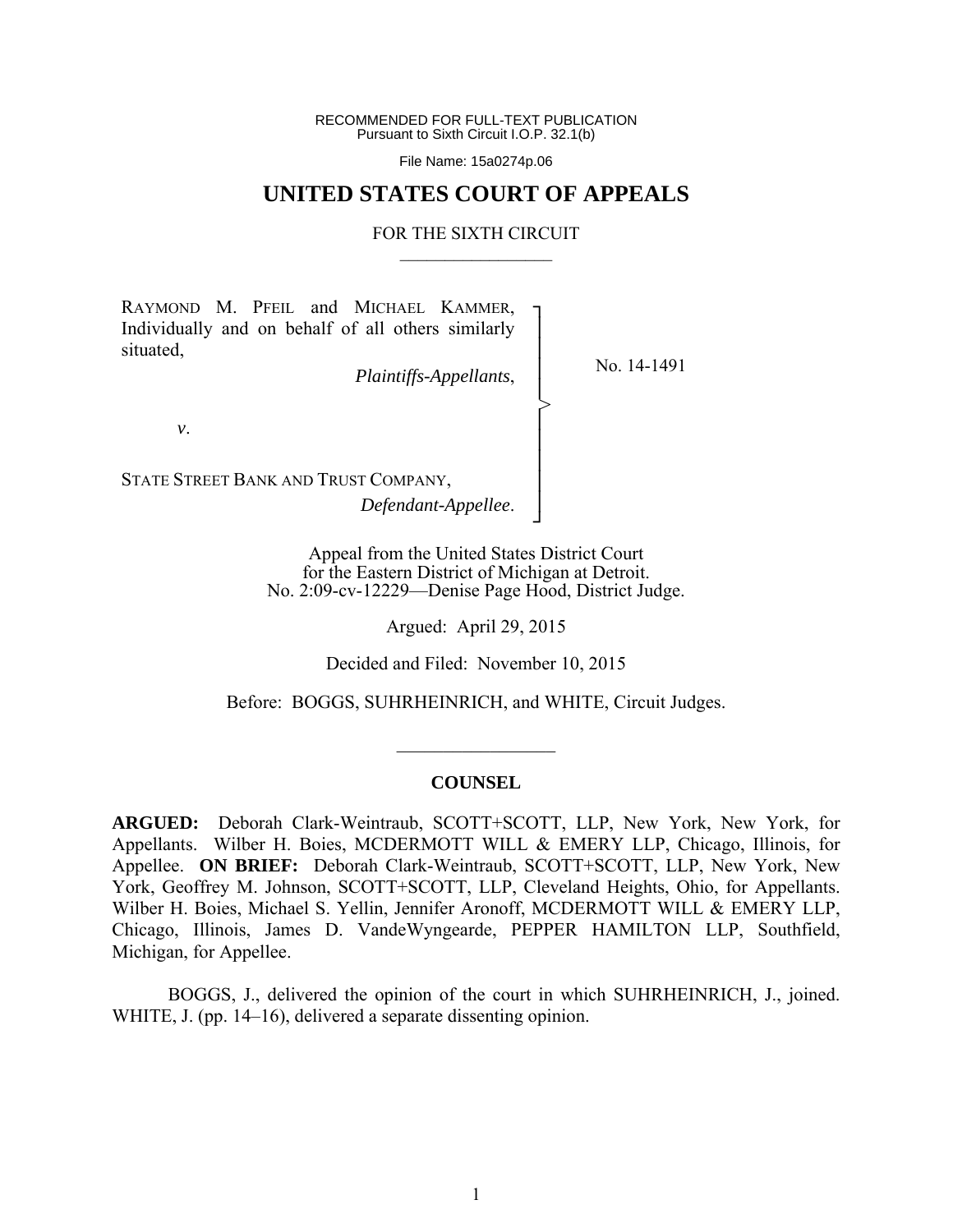# **OPINION**  $\frac{1}{2}$

 $\frac{1}{2}$  ,  $\frac{1}{2}$  ,  $\frac{1}{2}$  ,  $\frac{1}{2}$  ,  $\frac{1}{2}$  ,  $\frac{1}{2}$  ,  $\frac{1}{2}$  ,  $\frac{1}{2}$  ,  $\frac{1}{2}$ 

 BOGGS, Circuit Judge. This case requires us to apply recent developments in the law of the Employee Retirement Income Security Act of 1974 (ERISA), 29 U.S.C. § 1001 et seq. ERISA subjects plan fiduciaries to a duty of prudence. 29 U.S.C. § 1104(a)(1). This generally requires diversification. But to "solve the dual problems of securing capital funds for necessary capital growth and of bringing about stock ownership by all corporate employees," *Fifth Third Bancorp v. Dudenhoeffer*, 134 S. Ct. 2459, 2466 (2014), Congress established a special kind of ERISA plan called an Employee Stock Ownership Plan (ESOP). ESOPs are "designed to invest primarily in qualifying *employer* securities," 29 U.S.C. § 1107(d)(6)(A) (emphasis added), rather than to diversify across securities of many companies. In 1995, the Third Circuit adopted a presumption that an ESOP fiduciary's decision to remain invested in employer securities is prudent. *Moench v. Robertson*, 62 F.3d 553, 571 (3d Cir. 1995), *overruled by Dudenhoeffer*, 134 S. Ct. 2459. We adopted that presumption of prudence later that year. *Kuper v. Iovenko*, 66 F.3d 1447, 1459 (6th Cir. 1995), *overruled by Dudenhoeffer*, 134 S. Ct. 2459.

 This case concerns an ESOP for employees of General Motors (GM). In 2008, GM faced severe business problems that resulted, ultimately, in its bankruptcy. *Cf. Int'l Union, UAW v. GM*, 2015 WL 2239507, at\*1–4 (6th Cir. May 14, 2015) (reciting the history of certain GM business problems). Those events gave rise to this case. Plaintiffs-Appellants Raymond M. Pfeil and Michael Kammer (Pfeil) were GM employees who, prior to GM's most recent financial difficulties, elected to invest in the GM ESOP. Defendant-Appellee State Street Bank (State Street) served as fiduciary of certain pension plans, including the Common Stock Plan, for employees of GM.

 The Common Stock Plan lost money in 2008. But State Street declined to stop buying GM stock until November 8, 2008, and did not divest the fund of (i.e., sell) GM stock until March 31, 2009. Just over a week later, Pfeil filed this suit against State Street, claiming that its investment decisions to continue to buy and also to decline to sell GM common stock during certain dates in 2008 were actionably imprudent under ERISA. In 2010, the district court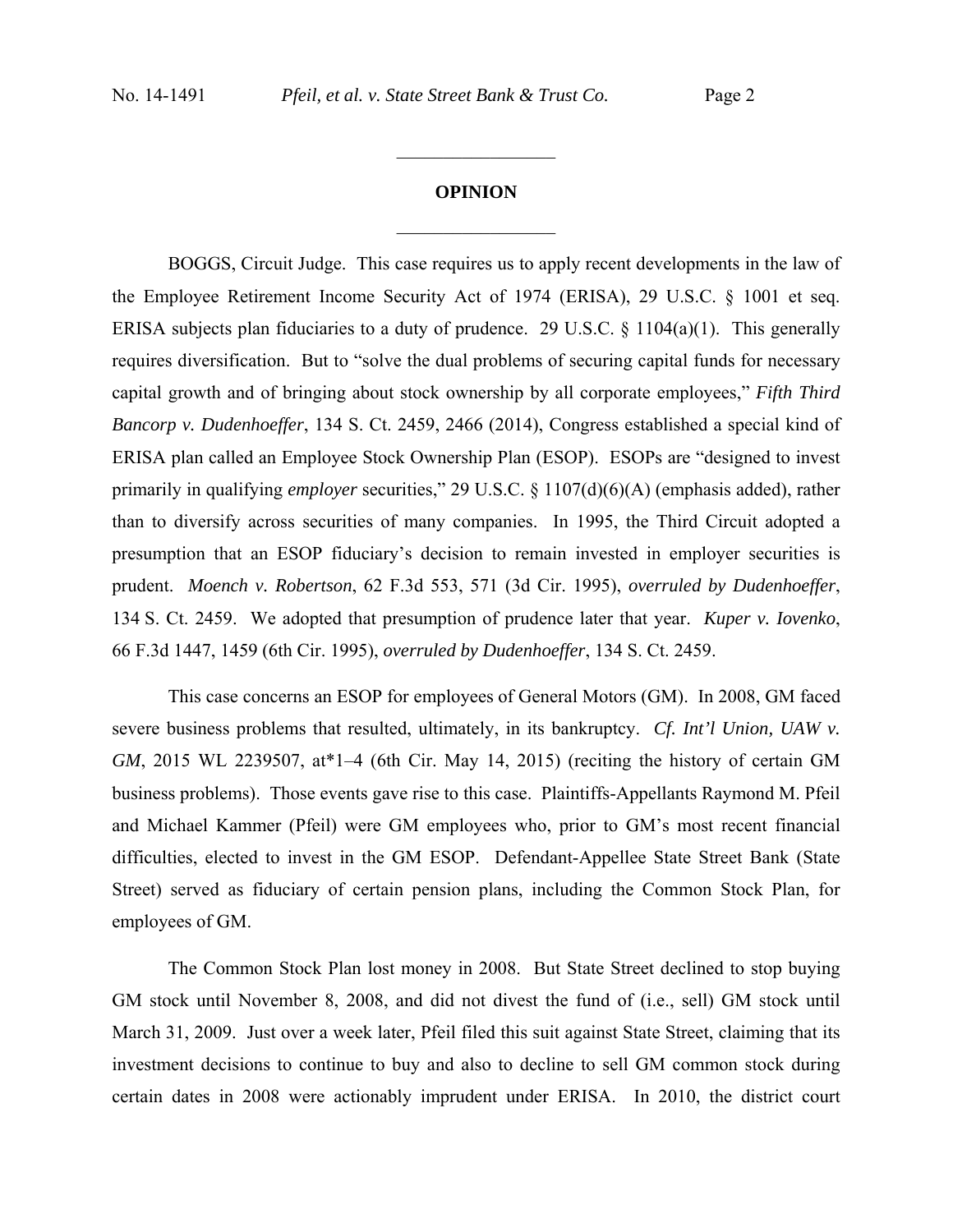dismissed the suit on State Street's motion, applying the presumption of prudence to the behavior of ESOP fiduciaries. On February 22, 2012, we reversed, holding that the presumption of prudence did not apply earlier than the summary-judgment stage of proceedings. *Pfeil v. State Street Bank and Trust Co.*, 671 F.3d 585 (6th Cir. 2012), *overruled by Dudenhoeffer*, 134 S. Ct. 2459. On remand, the parties agreed to certify a class. RE 81. The Class Period extended from July 15, 2008 to March 31, 2009. After class certification, State Street moved for summary judgment. The district court, applying the presumption of prudence at the summary-judgment stage, granted State Street's motion. Pfeil timely appealed.

 After *Pfeil*'s first appearance before us, but before the district court's grant of summary judgment, we applied in a similar case the rule that *Pfeil* had announced, reversing a district court's grant of a motion to dismiss on presumption-of-prudence grounds. *Dudenhoefer v. Fifth Third Bancorp*, 692 F.3d 410, 418 (6th Cir. 2012). The Defendant-Appellee fiduciary in that case petitioned for certiorari. The Supreme Court granted the petition and, reversing our judgment, abrogated the "presumption of prudence" doctrine altogether. *Dudenhoeffer*, 134 S. Ct. at 2467.**<sup>1</sup>** The Supreme Court remanded the case. That case is currently pending in our court.

 Here, we affirm the district court's grant of summary judgment. During the class period, State Street's managers repeatedly discussed at length whether to continue the investments in GM that are at issue in this case. Given the prudent process in which State Street engaged, Pfeil failed to demonstrate a genuine issue about whether State Street satisfied its statutory duty of prudence.

I

 The purpose of the GM Common Stock Fund was to enable Participants to acquire an ownership interest in General Motors. The investment was to be without regard to the risk profile. Only if a GM employee opted to invest in the GM Common Stock Fund were his or her

<sup>&</sup>lt;u>1</u> <sup>1</sup>John Dudenhoefer the plaintiff-appellant named in our case. The Supreme Court caption suggests that the respondent's last name is Dudenhoeffer. We cite our opinion as *Dudenhoefer* and the Supreme Court's opinion as *Dudenhoeffer*.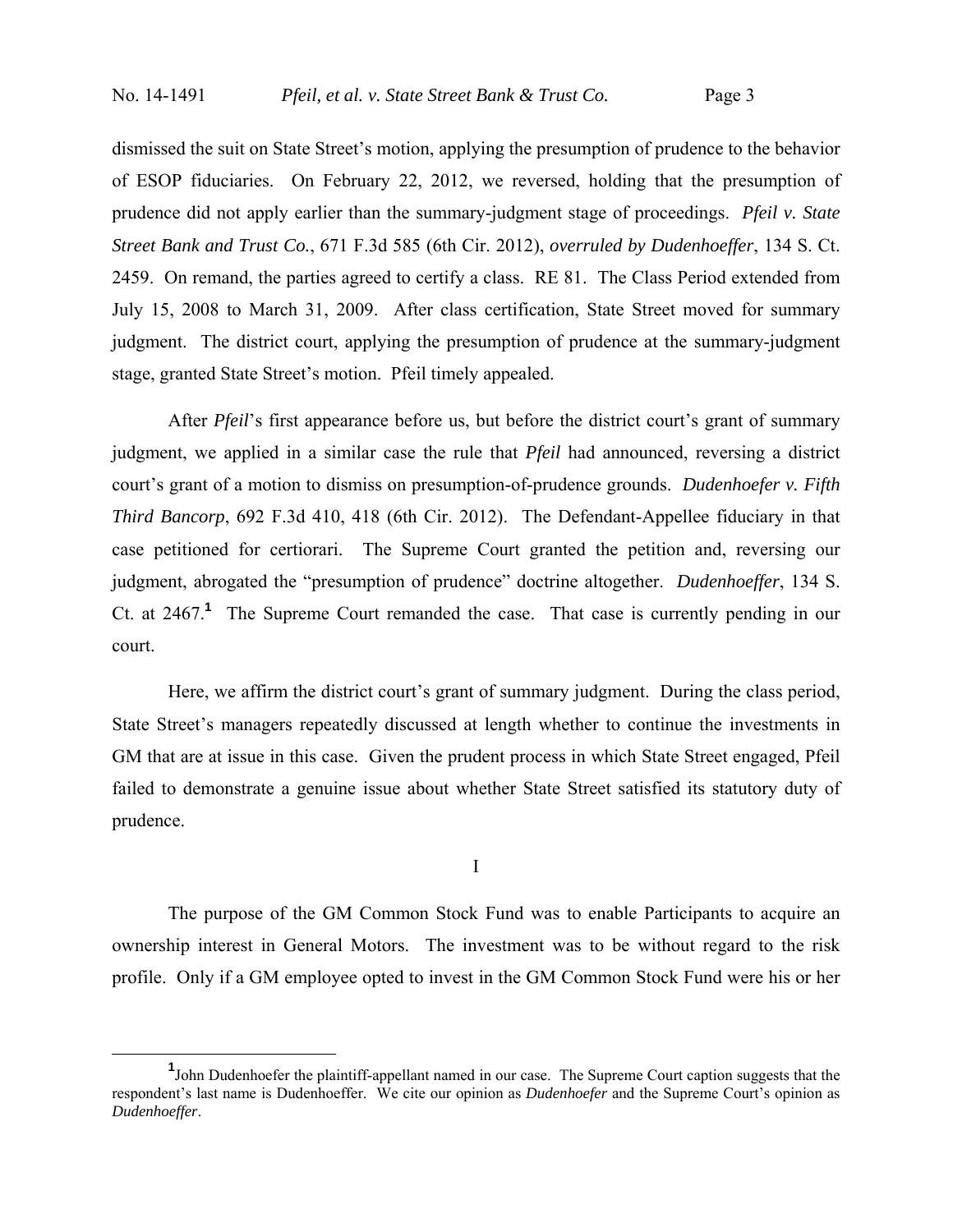investments placed in that fund; if an employee did not elect an option, the investments were placed in a different fund.

 The GM Common Stock Fund's fiduciary was State Street, which served in that capacity for many similar funds. State Street employs a formal, three-tiered structure and process for the exclusive purpose of monitoring and evaluating company stock funds. The first tier is the Company Stock Group, which, through daily monitoring and ongoing research and analysis to maintain awareness of the financial environment impacting a company stock, has a comprehensive process to determine if a company stock requires additional monitoring. The second tier, the Stock Review Committee, provides the aforementioned additional monitoring, which includes monthly meetings at which a Company Stock Group officer provides a detailed company-specific report including at least nine specific pieces of information. Based on a review of the facts and circumstances, the Stock Review Committee determines if a company stock should be elevated for further review and action by the Independent Fiduciary Committee, the third tier of the company stock process. Together, these three committees discussed GM stock, in relation to the GM company stock fund, fifty-eight times between January 2008 and March 31, 2009.

 On March 12, 2008, the Independent Fiduciary Committee met to discuss a number of companies in which State Street's funds had invested. At that meeting, Sydney Marzeotti and Denise Sisk, Vice Presidents, presented information on the performance of General Motors stock and business factors that might have influenced that performance. Between that meeting and the end of July, the Stock Review Committee met five times. These meetings were substantial. For example, at least fourteen people attended the meeting on June 26, according to State Street records, including Marzeotti and Sisk. The minutes and materials of that meeting recited, among other details, when and why State Street added GM to the Stock Review List, details of GM's business situation and analysis thereof, GM's debt rating, a description of GM's business, performance information of GM and its stock, State Street's role, and litigation pending against GM.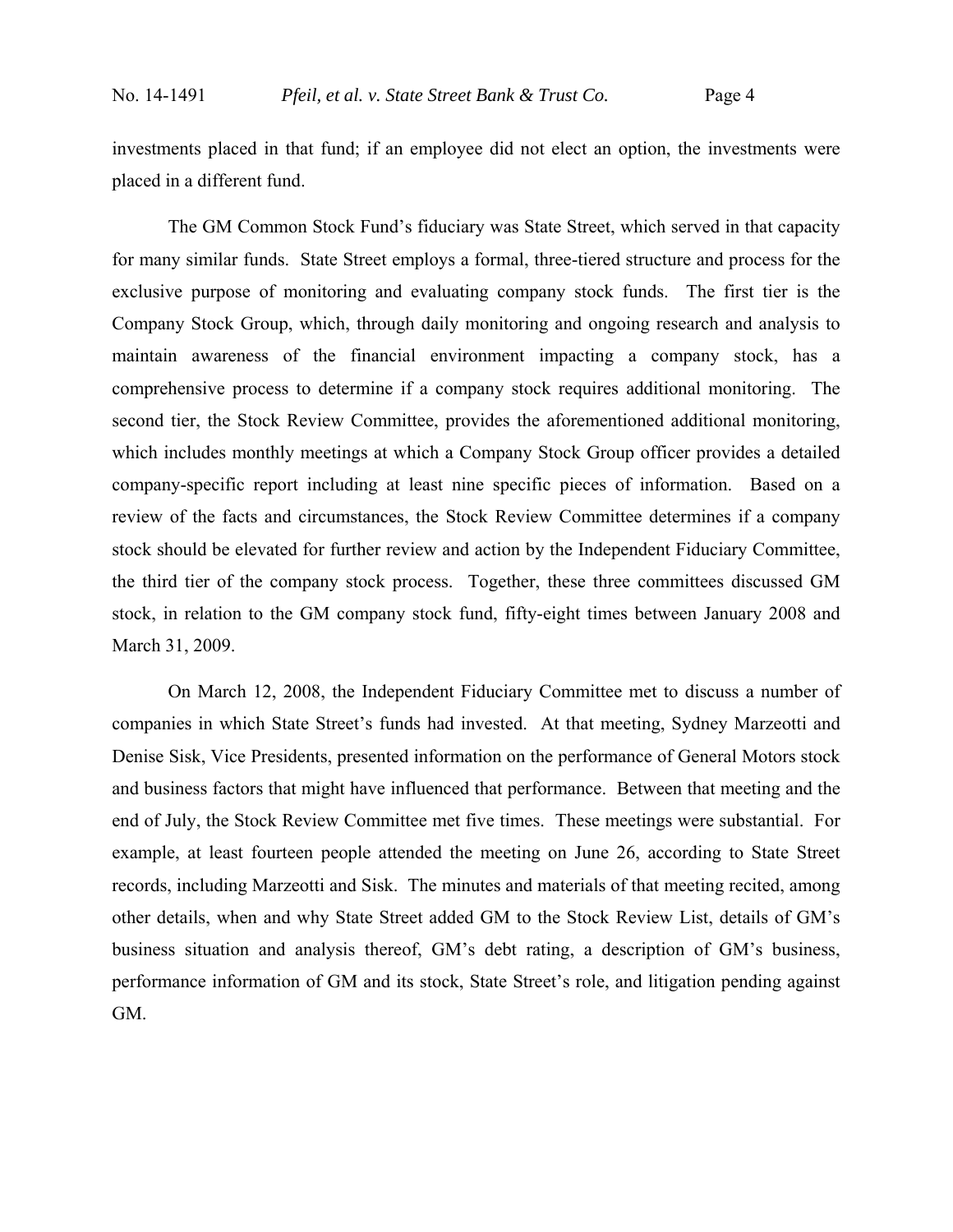Events in 2008 imperiled GM's ability to continue as a going concern.

On July 15, 2008, GM Chief Executive Officer Rick Wagner announced that GM needed to implement a restructuring plan to combat Second Quarter 2008 losses that he described as "significant" and to stem an impending liquidity crisis. . . . [O]n August 1, 2008, GM announced a Third Quarter 2008 net loss of \$15.5 billion. Analysts projected that GM was on track to run out of cash by the First Quarter of 2009.

Op. and Order, R. 156 at 4–5 (citations omitted). The Stock Review Committee met again on August 28, considered the August 1 announcement, and voted in favor of the recommendation to retain GM Common Stock on the Stock Review list. The Stock Review Committee met twice in September. On October 30, the Stock Review Committee met again, voting again in favor of the recommendation to retain GM stock on the Stock Review List. In other words, the committee actively decided not to stop buying, let alone to sell, but also decided to maintain a level of internal scrutiny on the investment.

 Ultimately, State Street did change its buying behavior. In a November 2, 2008, notice to participants and beneficiaries, State Street temporarily suspended the purchases of the GM Common Stock Fund until further notice, observing that "it is not appropriate at this time to allow additional investments by participants." On November 5, 2008, the Independent Fiduciary Committee met on the subject of its Quarterly Review of Public Company Stocks. Twelve people attended. Minutes from that meeting reflect that "General Motors was presented [sic]. . . . Current GM's cash burn is approximately \$1 billion a month. Sales are at worst level since 1983. [Monet] Ewing [of State Street] described the relationship with General Motors."

 GM's business situation continued to worsen. By November 10, 2008, GM acknowledged that its auditors had substantial doubt regarding GM's ability to continue as a going concern. Thereafter, perhaps not surprisingly, the Independent Fiduciary Committee met about GM much more frequently. Between November 10, 2008 and March 31, 2009, the Independent Fiduciary Committee met in person or via conference call forty-one times to discuss GM; the Stock Review Committee also met. On March 31, 2009, State Street decided to divest the GM stock held in the fund, with the process completed by April 24, 2009.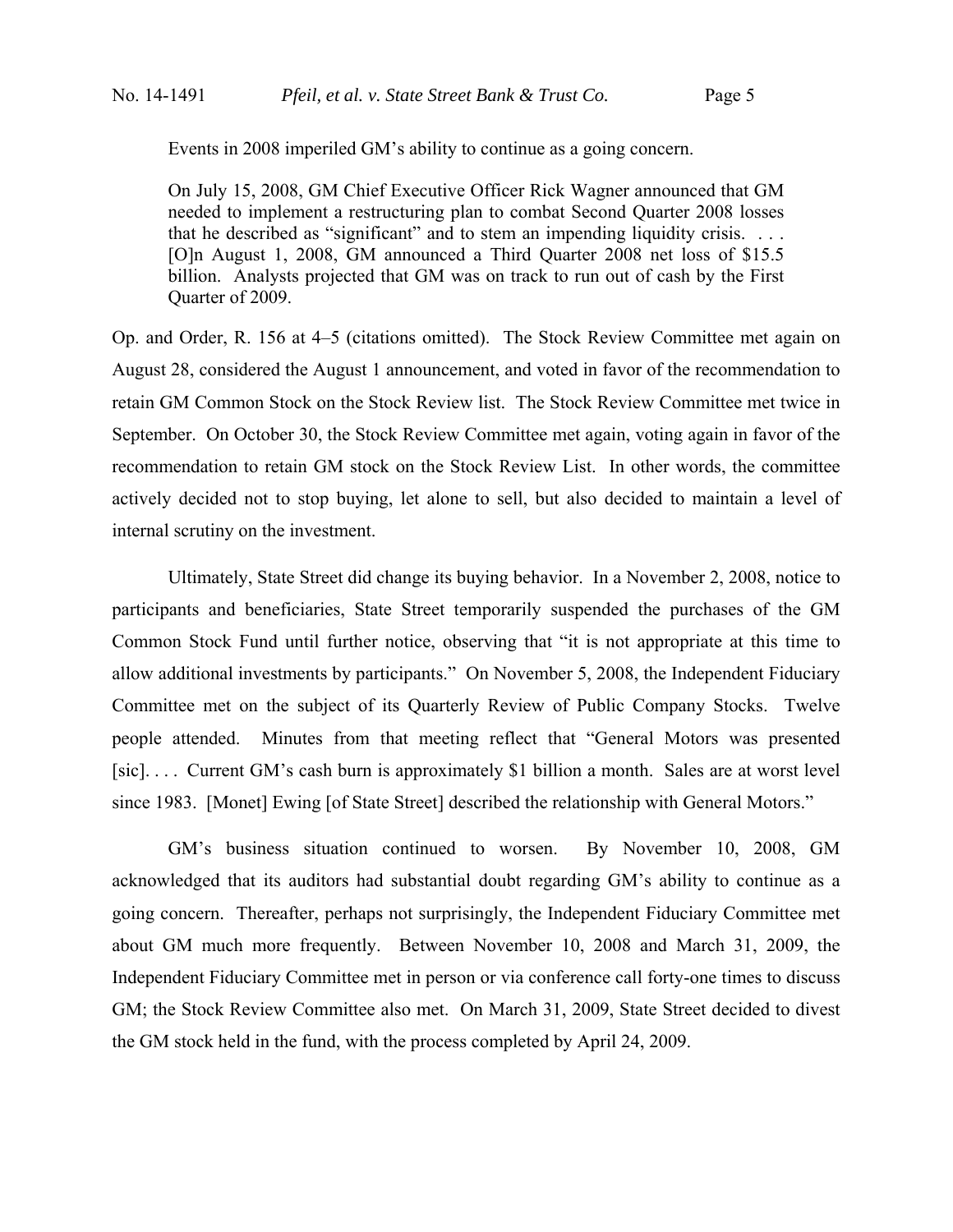$\overline{a}$ 

 On June 9, 2009, Pfeil filed this suit under Section 502 of ERISA individually and on behalf of plan participants in and beneficiaries of General Motor Corporation's main 401(k) plans. The one-count complaint alleges a breach of fiduciary duty by State Street, as an independent fiduciary, for failure to manage the Plan's assets prudently, in violation of Section 404 of ERISA.

II

 ERISA "requires the fiduciary of a pension plan to act prudently in managing the plan's assets." *Dudenhoeffer*, 134 S. Ct. at 2463. *See also* 29 U.S.C. § 1104(a).**<sup>2</sup>** [ERISA] "imposes a 'prudent person' standard by which to measure fiduciaries' investment decisions and disposition of assets" and also imposes other obligations. *Mass. Mut. Life Ins. Co. v. Russell*, 473 U.S. 134, 143 n.10 (1985). A fiduciary's investments are prudent if he "[h]as given appropriate consideration to those facts and circumstances that . . . are relevant to the particular investment . . . involved . . . and [h]as acted accordingly." 29 C.F.R. § 2550.404a-1(b)(1). "Appropriate consideration" includes "[a] determination by the fiduciary that the particular investment . . . is reasonably designed . . . to further the purposes of the plan, taking into consideration the risk of loss and the opportunity for gain," *id.* (b)(2)(i), in addition to consideration of the portfolio's diversification, liquidity, and projected return relative to the plan's funding objectives, *id.*  $(b)(2)(ii)$ . In addition, "under trust law, a fiduciary normally has a continuing duty of some kind to monitor investments and remove imprudent ones." *Tibble v. Edison Int'l*, 135 S. Ct. 1823,

<sup>2</sup>29 U.S.C. § 1104(a)(1) provides that, subject to other federal provisions,

**(A)** for the exclusive purpose of:

a fiduciary shall discharge his duties with respect to a plan solely in the interest of the participants and beneficiaries and—

**<sup>(</sup>i)** providing benefits to participants and their beneficiaries; and **(ii)** defraying reasonable expenses of administering the plan;

**<sup>(</sup>B)** with the care, skill, prudence, and diligence under the circumstances then prevailing that a prudent man acting in a like capacity and familiar with such matters would use in the conduct of an enterprise of a like character and with like aims;

**<sup>(</sup>C)** by diversifying the investments of the plan so as to minimize the risk of large losses, unless under the circumstances it is clearly prudent not to do so; and

**<sup>(</sup>D)** in accordance with the documents and instruments governing the plan insofar as such documents and instruments are consistent with the provisions of this subchapter and subchapter III of this chapter.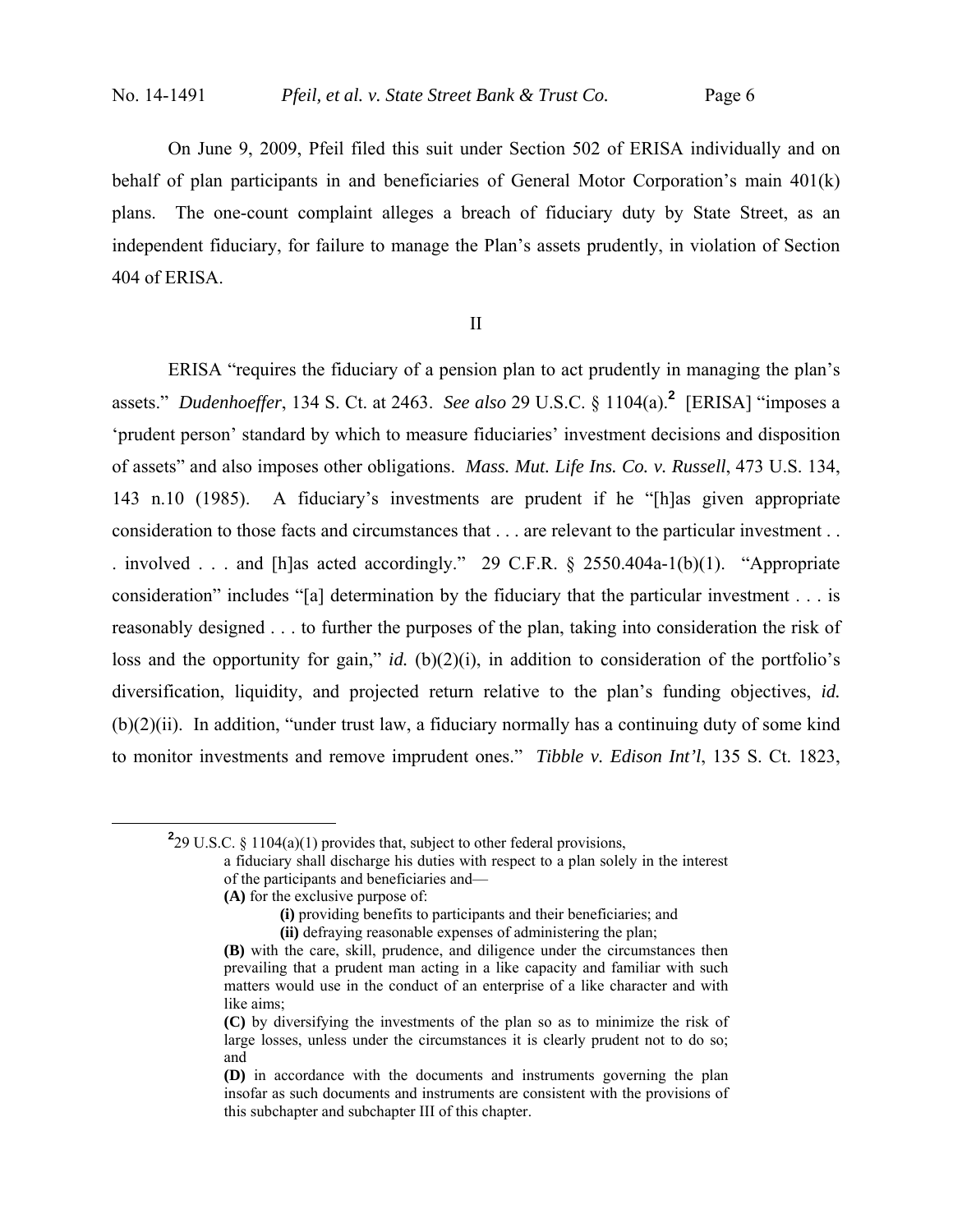1828–29 (2015). As a general matter, prudence requires "diversifying the investments of the plan so as to minimize the risk of large losses . . . ." 29 U.S.C.  $\S$  1104(a)(1)(C).

 To accommodate Congress's endorsement of corporate employees owning corporate stock, we adopted a presumption that an ESOP "fiduciary's decision to remain invested in employer securities was reasonable." *Kuper v. Iovenko*, 66 F.3d 1447, 1459 (6th Cir. 1995) (adopting the standard set forth in *Moench v. Roberston*, 62 F.3d 553, 571 (3d Cir. 1995)).

### Here, Pfeil

raise[d] two reasons why Defendant breached its fiduciary duties [of prudence]: 1) State Street continued to hold GM stock long past the point when there was overwhelming evidence in the public domain raising serious question concerning GM's short-term viability as a going concern without resort to bankruptcy proceedings, which rendered GM stock imprudent to hold as an investment . . . ; and 2) State Street kept the GM Stock Fund invested in GM stock even though there was overwhelming evidence in the public domain raising a serious risk that GM's existing equity would be substantially diluted and stockholders' shares would be rendered essentially worthless even if GM received assistance from the federal government.

Op. and Order, R. 156 at 13. The district court observed that "the evidence submitted, including the number of meetings the Independent Fiduciary Committee held during the Class Period, shows that State Street was prudent and deliberate in its decision making. . . . Large investors during the Class Period continued to hold GM stock and, in some instances, increased their holdings . . . ." Because Pfeil failed to rebut the presumption that State Street satisfied its duty of prudence, the district court granted State Street's motion for summary judgment. On appeal, we reversed and remanded, holding that the presumption of prudence applied only at summary judgment and beyond, not at the motion-to-dismiss stage of proceedings, and that the presumption only required the plaintiff to establish that "a prudent fiduciary acting under similar circumstances would have made a different investment decision." *Pfeil*, 671 F.3d at 592–96.**<sup>3</sup>**

 Thereafter, we applied our rule to a similar case, reversing a district court's grant of the motion to dismiss of another ESOP fiduciary. *Dudenhoefer*, 692 F.3d at 418. The Supreme Court granted that other fiduciary's petition for certiorari and abrogated the "presumption of

**<sup>3</sup>** This holding brought us into conflict with other courts of appeals. *See, e.g.*, *In re Citigroup ERISA Litig.*, 662 F.3d 128 (2d Cir. 2011), *overruled by Dudenhoeffer*, 124 S. Ct. 2459.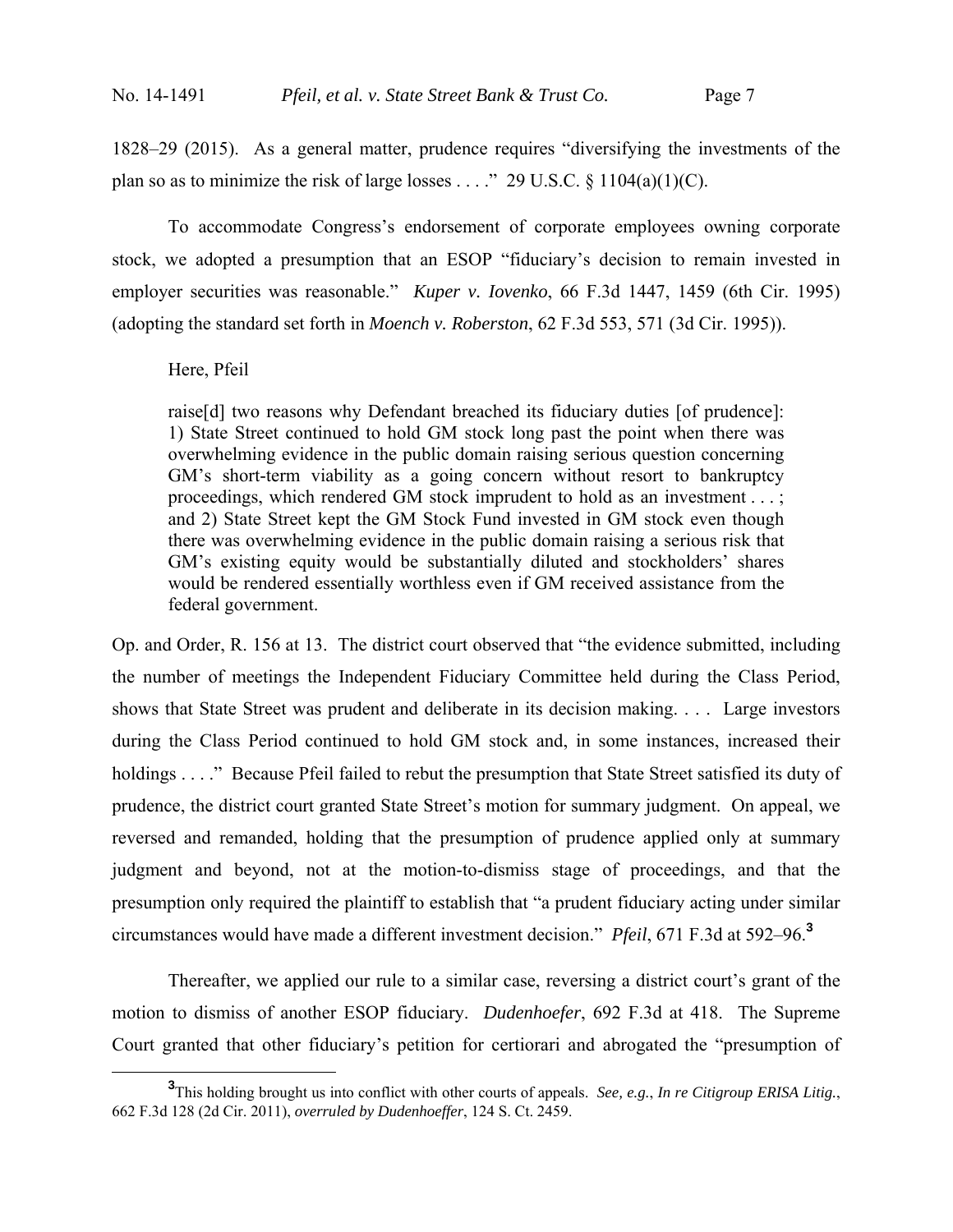prudence" doctrine. *Dudenhoeffer*, 134 S. Ct. 2459. The *Dudenhoeffer* Court held that "the same standard of prudence applies to all ERISA fiduciaries, including ESOP fiduciaries, except that an ESOP fiduciary is under *no duty* to diversify the ESOP's holdings." *Id.* at 2467 (emphasis added).

*Dudenhoeffer* prevents us from affirming the judgment of the court below on presumption-of-prudence grounds. But "because a grant of summary judgment is reviewed *de novo*, [we] may affirm the judgment of the district court on any grounds supported by the record, even if they are different from those relied upon by the district court." *Kennedy v. Superior Printing Co.*, 215 F.3d 650, 655 (6th Cir. 2000); *see also Jennings v. Stephens*, 135 S. Ct. 793, 799 (2015) (observing that "federal appellate courts . . . review lower courts' . . . *judgments*").

 We evaluate State Street's actions according to a prudent-process standard. "The test for determining whether a fiduciary has satisfied his duty of prudence is whether the individual trustees, at the time they engaged in the challenged transactions, employed the appropriate methods to investigate the merits of the investment and to structure the investment." *Hunter v. Caliber Sys., Inc.*, 220 F.3d 702, 723 (6th Cir. 2000) (internal quotation marks omitted). In other words, we must "focus . . . on whether the fiduciary engaged in a reasoned decision[-]making *process*, consistent with that of a prudent man acting in [a] like capacity." *Tatum v. RJR Pension Inv. Comm.*, 761 F.3d 346, 356 (4th Cir. 2014) (emphasis added) (internal quotation marks omitted) (emphasis added). "[C]ourts have readily determined that fiduciaries who act reasonably—i.e., who appropriately *investigate the merits of an investment decision* prior to acting—easily clear this bar." *Id.* at 358 (emphasis added) (holding imprudent a decision made "with virtually *no* discussion or analysis" (emphasis added)); *see id.* at 360 (observing that the brief of the fiduciary in that case did not "grappl[e] with its failure to conduct *any*  investigation"). Here, summary judgment to State Street was appropriate if Pfeil failed to demonstrate a genuine issue of material fact concerning the methods of State Street's investigation of the merits of investing in GM, or the appropriateness of those methods.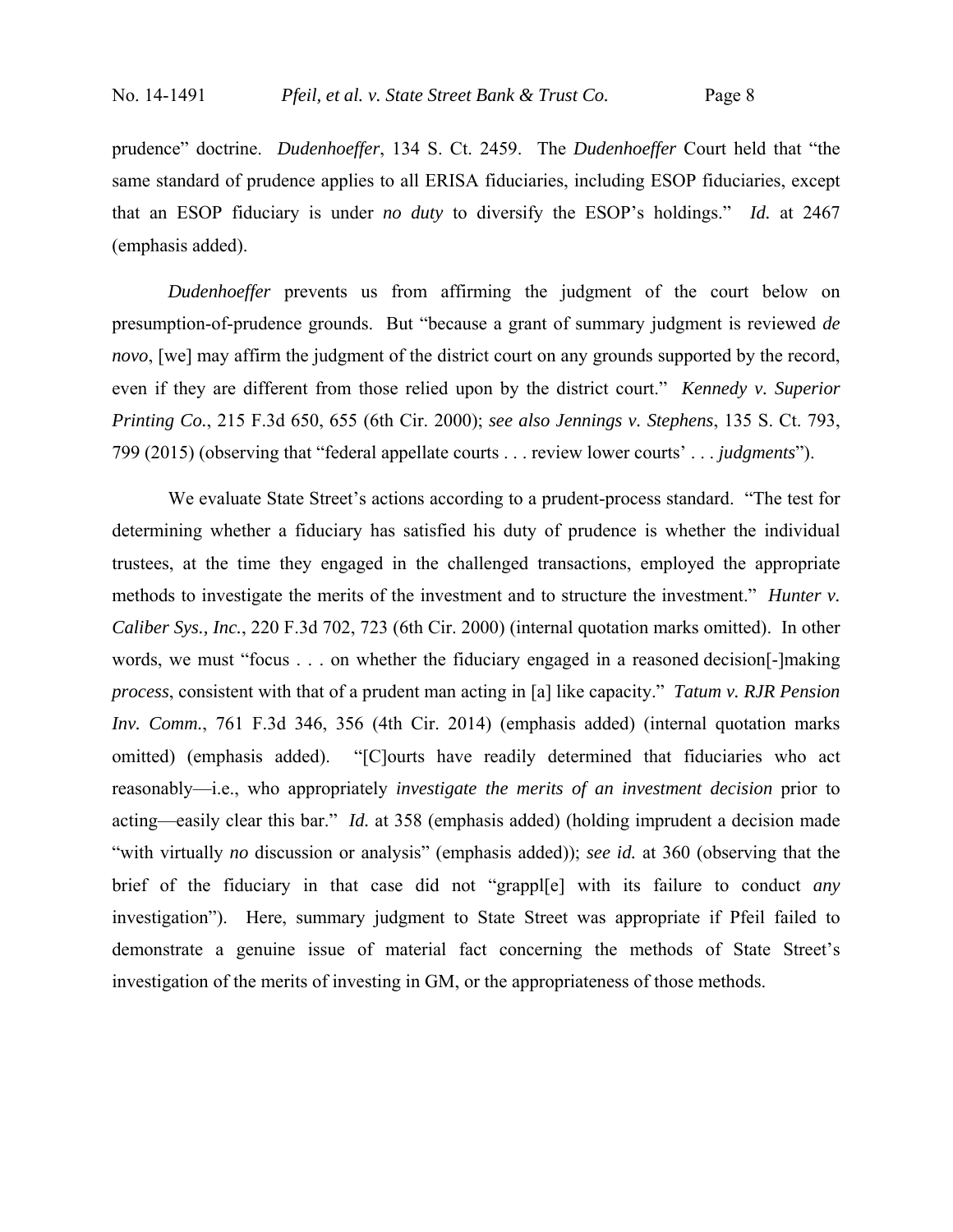. . . .

## III

A

 Even after *Dudenhoeffer*, the duty of prudence "do[es] not prohibit a plan trustee from holding single-stock investments as an option in a plan that includes a portfolio of diversified funds." *Tatum*, 761 F.3d at 356. And while courts no longer may *presume* that ESOP fiduciaries are prudent, the *Dudenhoeffer* court suggested that a correct "understanding of the prudence of relying on market prices" may lead courts to a very similar result. *Dudenhoeffer*, 134 S. Ct. at 2472. The *Dudenhoeffer* Court instructed us as follows:

[T]he motion to dismiss for failure to state a claim. . . . which gave rise to the lower court decisions at issue here, requires careful judicial consideration of whether the complaint states a claim that the defendant has acted imprudently. Because the content of the duty of prudence turns on the circumstances . . . prevailing at the time the fiduciary acts, the appropriate inquiry will necessarily be context specific.

 The District Court in this case granted petitioners' motion to dismiss the complaint because it held that respondents could not overcome the presumption of prudence. The Court of Appeals, by contrast, concluded that no presumption applied. And we agree with that conclusion. The Court of Appeals, however, went on to hold that respondents had stated a plausible duty-of-prudence claim. The arguments made here, along with our review of the record, convince us that the judgment of the Court of Appeals should be vacated and the case remanded. On remand, the Court of Appeals should apply the pleading standard . . . in light of the following considerations.

 In our view, where a stock is publicly traded, allegations that a fiduciary should have recognized from publicly available information alone that the market was over- or undervaluing the stock are implausible as a general rule, at least in the absence of special circumstances. . . .

 In other words, a fiduciary usually is not imprudent to assume that a major stock market . . . provides the best estimate of the value of the stocks traded on it that is available to him. . . .

 . . . [T]he Court of Appeals held that the complaint stated a claim because respondents allege[d] that [the fiduciary was] aware of the risks of [investing in the company's business], and that such risks made [the] stock an imprudent investment. The Court of Appeals did not point to any special circumstance rendering reliance on the market price imprudent. The court's decision to deny dismissal therefore appears to have been based on an erroneous understanding of the prudence of relying on market prices.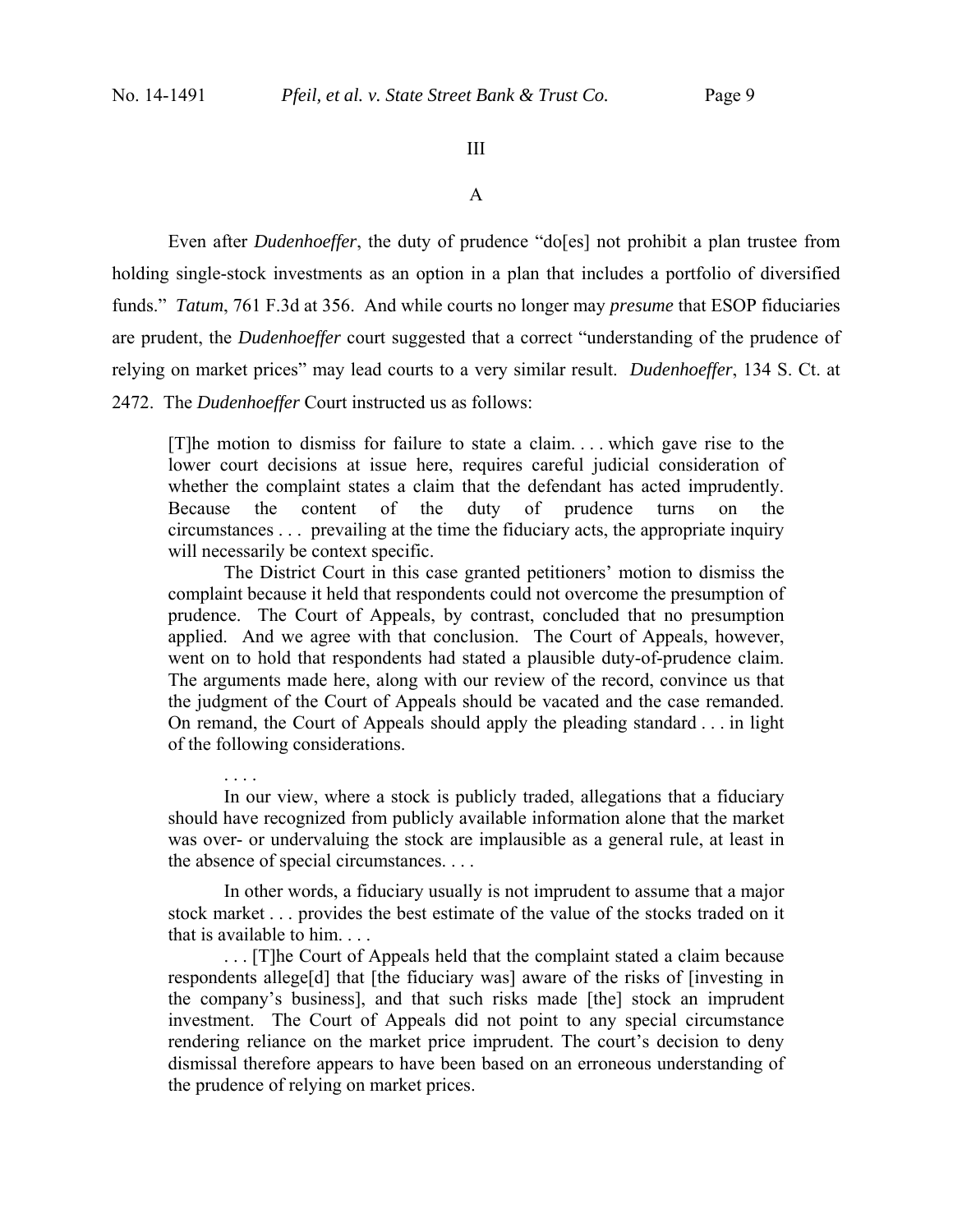*Dudenhoeffer*, 134 S. Ct. at 2471–72 (internal quotation marks and citations omitted). Another court recently considered the implication of this language, observing that the "excessively risky" character of investing ESOP funds in stock of a company experiencing serious threats to its business in 2008 "is accounted for in the market price, and the Supreme Court held that fiduciaries may rely on the market price, absent any special circumstances affecting the reliability of the market price." *In re Citigroup ERISA Litig.*, No. 11 CV 7672 JGK, 2015 WL 2226291, at \*14 (S.D.N.Y. May 13, 2015).

We interpret this to mean, and now hold, that a plaintiff claiming that an ESOP's investment in a publicly traded security was imprudent must show special circumstances to survive a motion to dismiss. *Cf. Rogers v. Baxter Int'l, Inc.*, 521 F.3d 702, 706 (7th Cir. 2008) (cautioning against the "assertion that pension fiduciaries have a duty to outsmart the stock market") (Easterbrook, J.). This rule accords with Modern Portfolio Theory (MPT). MPT "rests on the understanding that organized securities markets are so efficient at discounting securities prices that the current market price of a security is highly likely already to impound the information that is known or knowable about the future prospects of that security." John H. Langbein et al., Pension and Employee Benefit Law 634. "[C]ourts have increasingly come to the view that the prudence norm in trust law and in ERISA has absorbed the main precepts of MPT." *Ibid.*; *cf. Laborers Nat'l Pension Fund v. N. Trust Quantitative Advisors, Inc.*, 173 F.3d 313 (5th Cir. 1999). We do not now decide whether a fiduciary's complete failure to investigate a publicly traded investment might constitute a circumstance sufficiently special for a claim of imprudence to survive a motion to dismiss; the amount of investigation here takes this case out of that realm.

B

 Pfeil alleges that, in response only to various *public announcements* about GM's future, State Street's investment strategy failed to function as a prudent process if it did not recognize "that the market was over- or undervaluing" GM common stock. *Cf. Dudenhoeffer*, 134 S. Ct. at 2471. This allegation is implausible. *Ibid.* Pfeil failed to show a special circumstance such that State Street should not have relied on market pricing.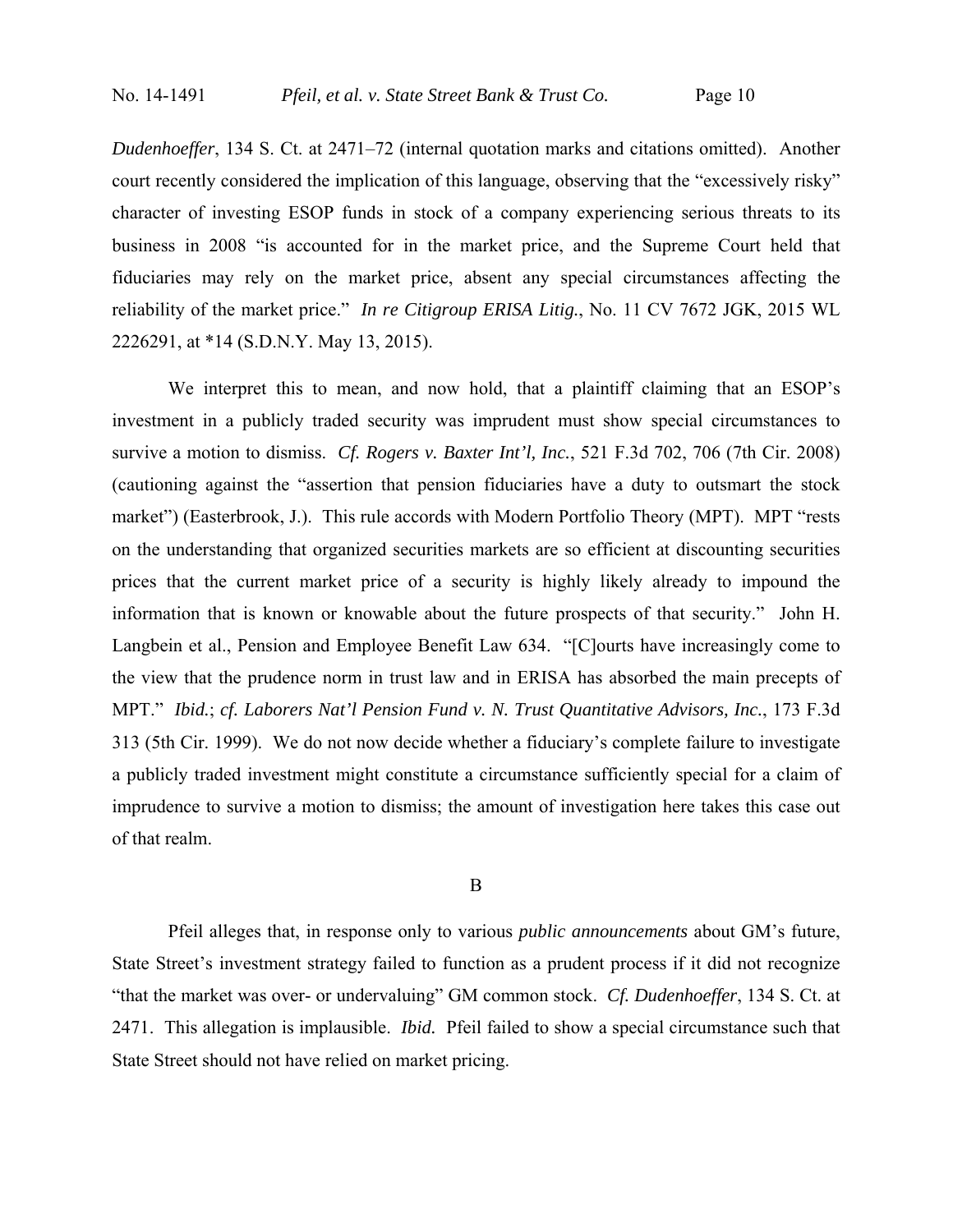Pfeil argues that State Street knew or should have known circumstances about GM's business and financial condition on each of four dates in 2008:

(1) July 15 (State Street internally assessed GM as a risky investment);

(2) September 22 (GM no longer could access capital markets);

(3) November 21 (State Street ceased purchasing GM Common Stock, but continued maintain the Fund's existing holdings); and

(4) December 12 (State Street's financial advisors observed that, without federal assistance, GM would run out of cash by the end of the year, and that with it, GM's existing equity will be substantially diluted).

 Pfeil's argument, stripped of its particulars, rests on a sleight of hand: on each of these dates, it would have been prudent, in hindsight, for State Street to decide to sell, and that decision would have resulted in less loss; State Street did not make such a prudent decision; therefore, what State Street did was imprudent. But State Street's decisions were not imprudent or unreasonable simply because it could have made a different decision in response to GM's financial difficulties. *See Hunter*, 220 F.3d at 722 (6th Cir. 2000). We must evaluate the prudence or imprudence of State Street's conduct as of "the time it occurred," not "post facto." *Ibid.* (citing *Katsaros v. Cody*, 744 F.2d 270, 279 (2d Cir. 1984), and *Donovan v. Mazzola*, 716 F.2d 1226, 1232 (9th Cir. 1983)).

 Pfeil's argument runs into another logical problem. The "decision" that he criticizes was State Street's decision *not* to act on each of four dates. But why stop at four? In a sense, an ESOP plan fiduciary is always deciding not to divest. Pfeil does not explicitly claim that the ESOP fiduciary must go through constant processes to ensure that these decisions not to divest are prudent. But Pfeil does not offer a legal reason why the four events he has chosen suffice to trigger a particular reevaluation process. To the extent that he relies on internal State Street communications, his implied command would intolerably bind ESOP fiduciaries: if they discuss internally the impact of an event on a fund's holdings, they trigger a requirement that they engage in a formal process. To the extent that Pfeil instead relies on the observation that, after the four events it picked, GM's stock decreased in value, Pfeil invites us to engage in precisely the sort of post-hoc inquiry that the doctrine rightly forbids.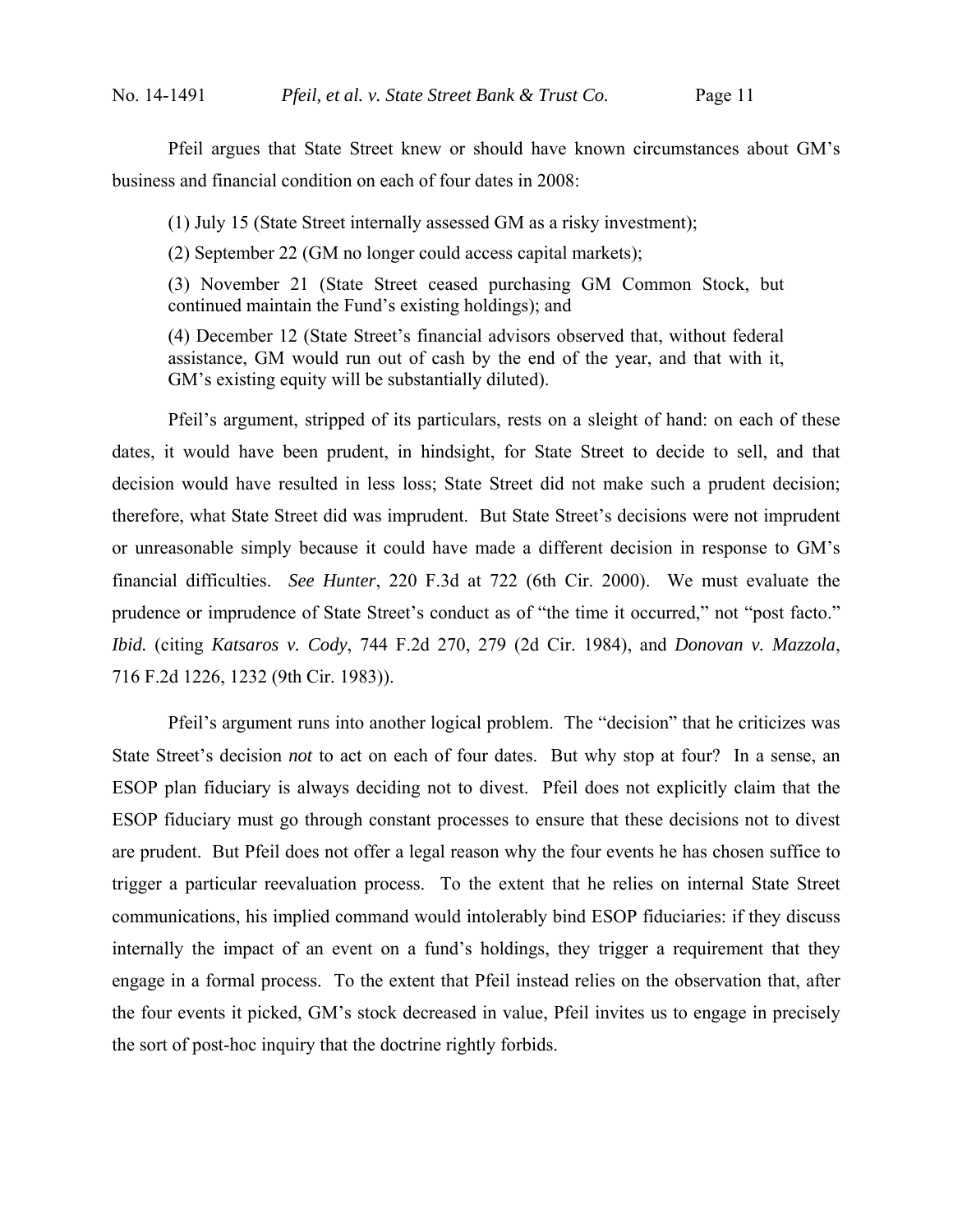We agree with the dissent's suggestion that, although "a stock's price accurately reflects the company's risk of failing," an investor can expect, at any given time, that the value of the cash for which he can sell a particular stock may be less volatile than the same of the stock itself. *Post*, at 14. We also agree that, "The market includes participants with various levels of risk tolerance and various types of portfolios. What is prudent for one type of investor and one type of portfolio may be imprudent for others." *Ibid*. But an ESOP's investment goals are to maintain, within reason, ownership of a particular employer's security. Whatever evils the dissent identifies are endemic to the ESOP form established by Congress. A benefit of employees investing in their employer is that when the employer does well, the employees do well. A risk is that when the employer goes bankrupt, the employees do poorly.

IV

 Congress has exempted ESOP fiduciaries from the duty to diversify; indeed, Congress created ESOPs so that they would *not* diversify. The Supreme Court coupled its recent judgment that ESOPs are not entitled to a special presumption of prudence with a reminder that, absent extraordinary circumstances, public markets for stocks like GM incorporate all of the public information about those companies.

Another court, evaluating a case similar to this one, recently observed that

[t]he defendant fiduciaries . . . were between the "rock and a hard place" discussed in *Dudenhoeffer:* If [fiduciaries] keep[ ] investing and the stock goes down, the fiduciaries may be sued for acting imprudently in violation of §  $1104(a)(1)(B)$ , as was the case here. [B]ut if [the fiduciaries] stop investing and the stock goes up,  $\ldots$  the fiduciaries may be sued for disobeying the plan documents in violation of  $\S$  1104(a)(1)(D). Although the Supreme Court deemed a presumption of prudence too broad a response to these concerns, these concerns underlie the reasoning behind the general rule rendering suits implausible when they allege that the fiduciaries should have been able to beat the market.

*In re Citigroup ERISA Litig.*, 2015 WL 2226291, at \*14 (internal quotation marks and citations omitted). State Street served as the fiduciary that planned to invest only in GM common stock. Pfeil chose to invest in this fund, although others were available.

 The doctrine requires us to evaluate State Street's conduct at the time it occurred, so the mere fact that GM's stock value decreased after certain dates does not affect our judgment. To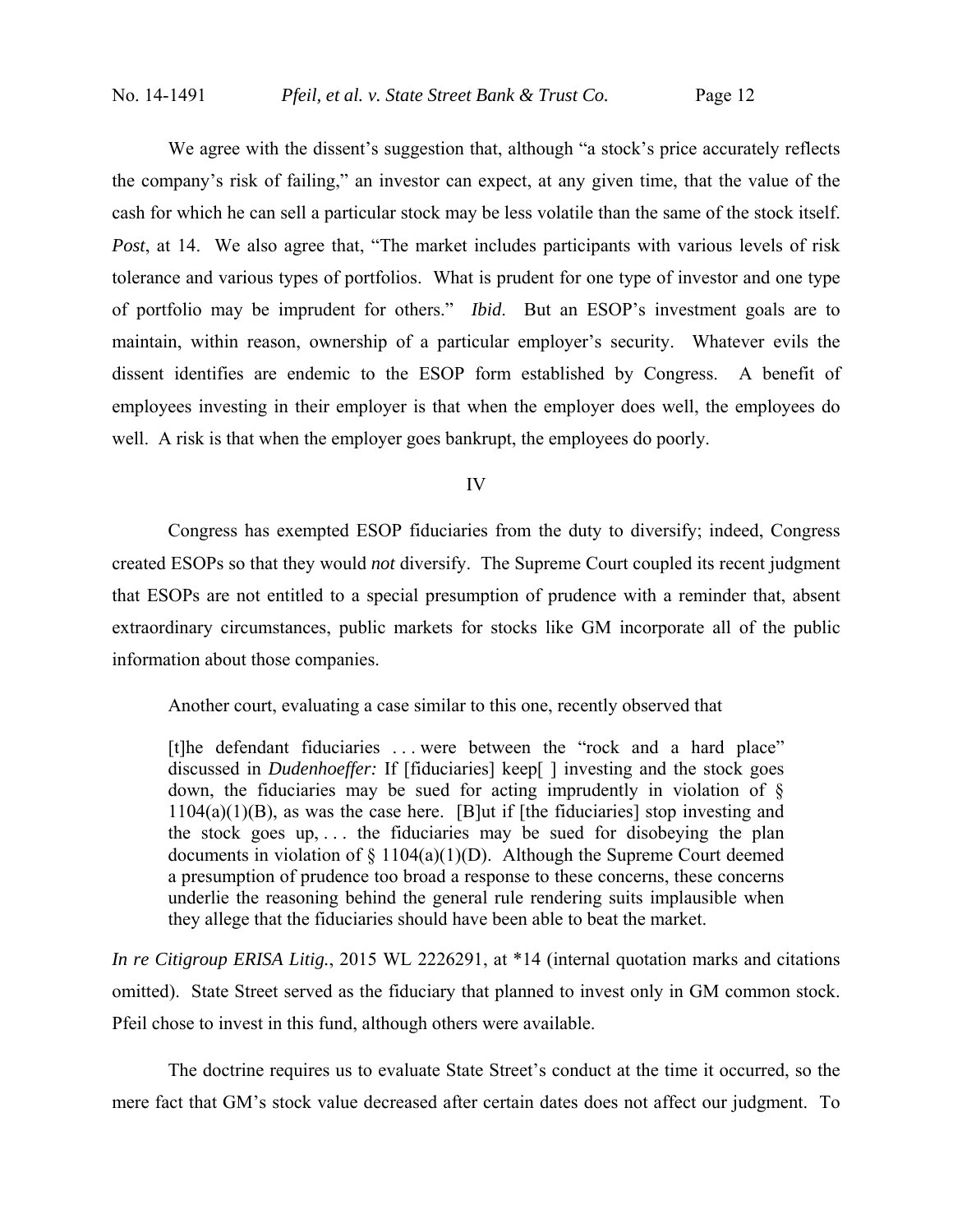fulfill its responsibilities, State Street discussed GM stock scores of times during the class period. State Street's managers repeatedly discussed at length whether to continue the investments in GM that are at issue in this case. State Street's Independent Fiduciary Committee held more than forty meetings during the Class Period of less than nine months to discuss whether to retain GM stock. At those meetings, State Street employees discussed the performance of General Motors, both its stock and its business, and factors that may have affected that performance. Meetings often culminated in decisive votes, ultimately to divest the fund of GM stocks. It was advised by outside legal and financial advisors. In documents filed with the district court, State Street's experts opined that State Street's process for monitoring GM (and other) stock was prudent. And other experts—fiduciaries of other pension plans and non-pension-plan investment funds—decided, like State Street, to hold GM Common Stock on each of the four "imprudent dates" chosen by Pfeil. Given the prudent process in which State Street engaged, Pfeil failed to demonstrate a genuine issue as to whether State Street satisfied its duty of prudence. We hold that State Street's actual processes demonstrated prudence, and the decision of other expert professionals both to invest and not to divest on or near the dates that State Street made those decisions demonstrates the reasonable nature of those decisions.

 The record here presents no factual questions material to the outcome of this case. And, to the extent the district court enjoys an advantage over us in evaluating the merits of Pfeil's case under the correct legal standard, the benefit of judicial economy outweighs that advantage. Even viewed in the light most favorable to Pfeil, State Street's actions were not actionably imprudent.

We AFFIRM the judgment of the district court.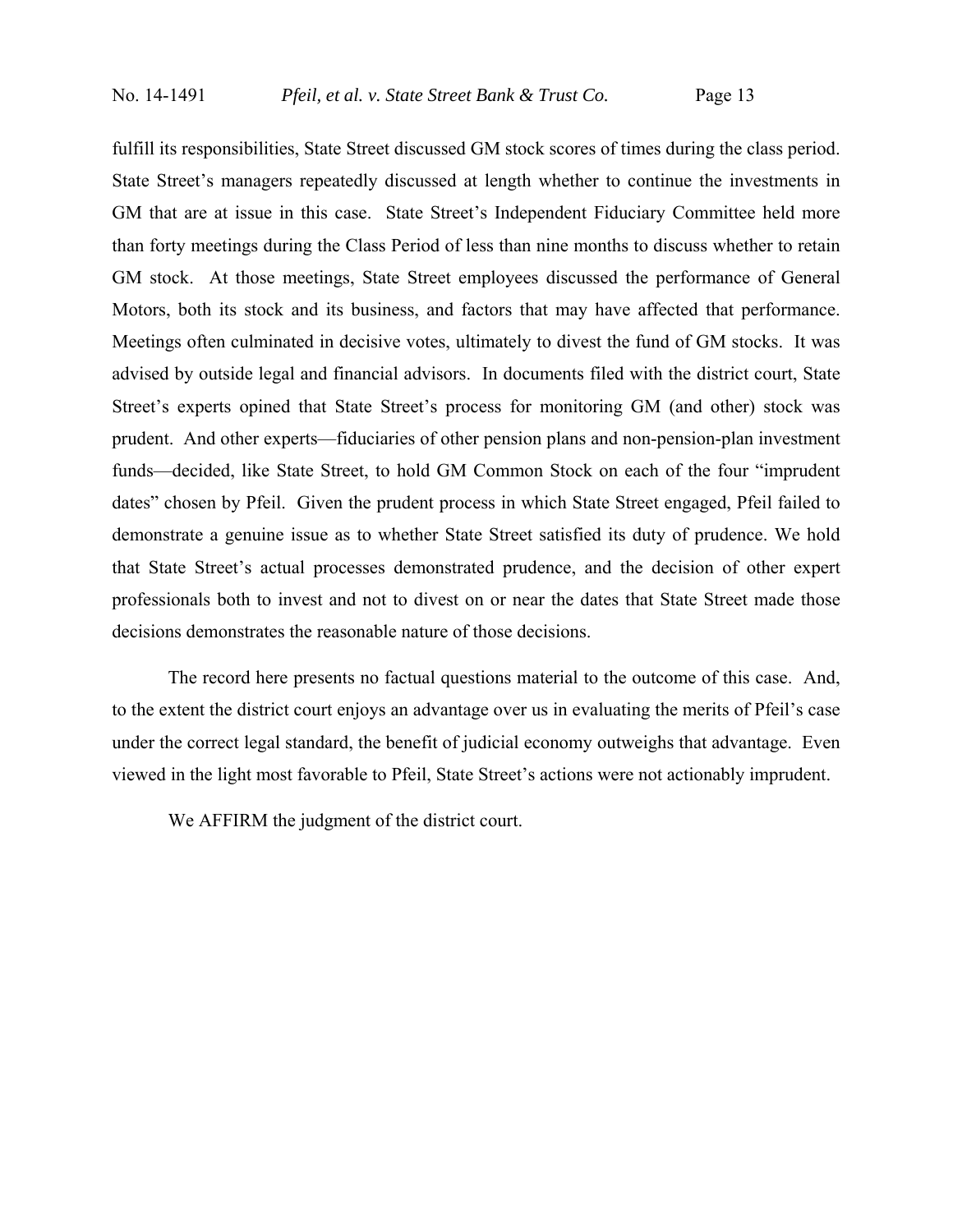# **DISSENT**  $\frac{1}{2}$

 $\frac{1}{2}$  ,  $\frac{1}{2}$  ,  $\frac{1}{2}$  ,  $\frac{1}{2}$  ,  $\frac{1}{2}$  ,  $\frac{1}{2}$  ,  $\frac{1}{2}$  ,  $\frac{1}{2}$  ,  $\frac{1}{2}$ 

HELENE N. WHITE, dissenting. I respectfully dissent.The majority recognizes that the district court applied the presumption of prudence rejected in *Fifth Third Bancorp v. Dudenhoeffer*, 134 S. Ct. 2459 (2014), but determines that its own analysis justifies affirmance.

The majority first adopts a rule derived from *In re Citigroup ERISA Litigation*, No. 11 CV 7672 JGK, 2015 WL 2226291, at \*14 (S.D.N.Y. May 13, 2015), and the Modern Portfolio Theory (MPT) that effectively immunizes fiduciaries from imprudence claims relating to publicly traded securities in the absence of special circumstances, including, perhaps, the complete failure to investigate. The foundation for this holding is the Supreme Court's observation in *Dudenhoeffer* that the market price of a publicly traded security is highly likely to reflect the risk and future prospects of the company. But, Plaintiffs here do not assert that the market did not reflect the true value of the GM stock, and it is unclear how this new holding applies. I assume the majority concludes that because any transaction, either executed or eschewed, would be at the market price, at any given point in time, the ESOP was in the same position it would have been had the transaction been executed; it either had cash or stock of the same value. Further, if GM's situation was so dire at any of the times asserted by Plaintiffs, it would have been reflected in the price of the stock. But, Plaintiffs do not challenge either of these propositions and do not claim that State Street should have discerned something the market did not.

One can concede that the market is generally efficient in pricing stocks without concluding that all decisions to buy, sell or hold are therefore prudent. The market includes participants with various levels of risk tolerance and various types of portfolios. What is prudent for one type of investor and one type of portfolio may be imprudent for others. Further, the fact that a stock's price accurately reflects the company's risk of failing does not mean that it is prudent to retain the stock as that possibility becomes more and more certain and buyers are willing to pay less and less for a stake in the upside potential. In short, I think the MPT is inapplicable here.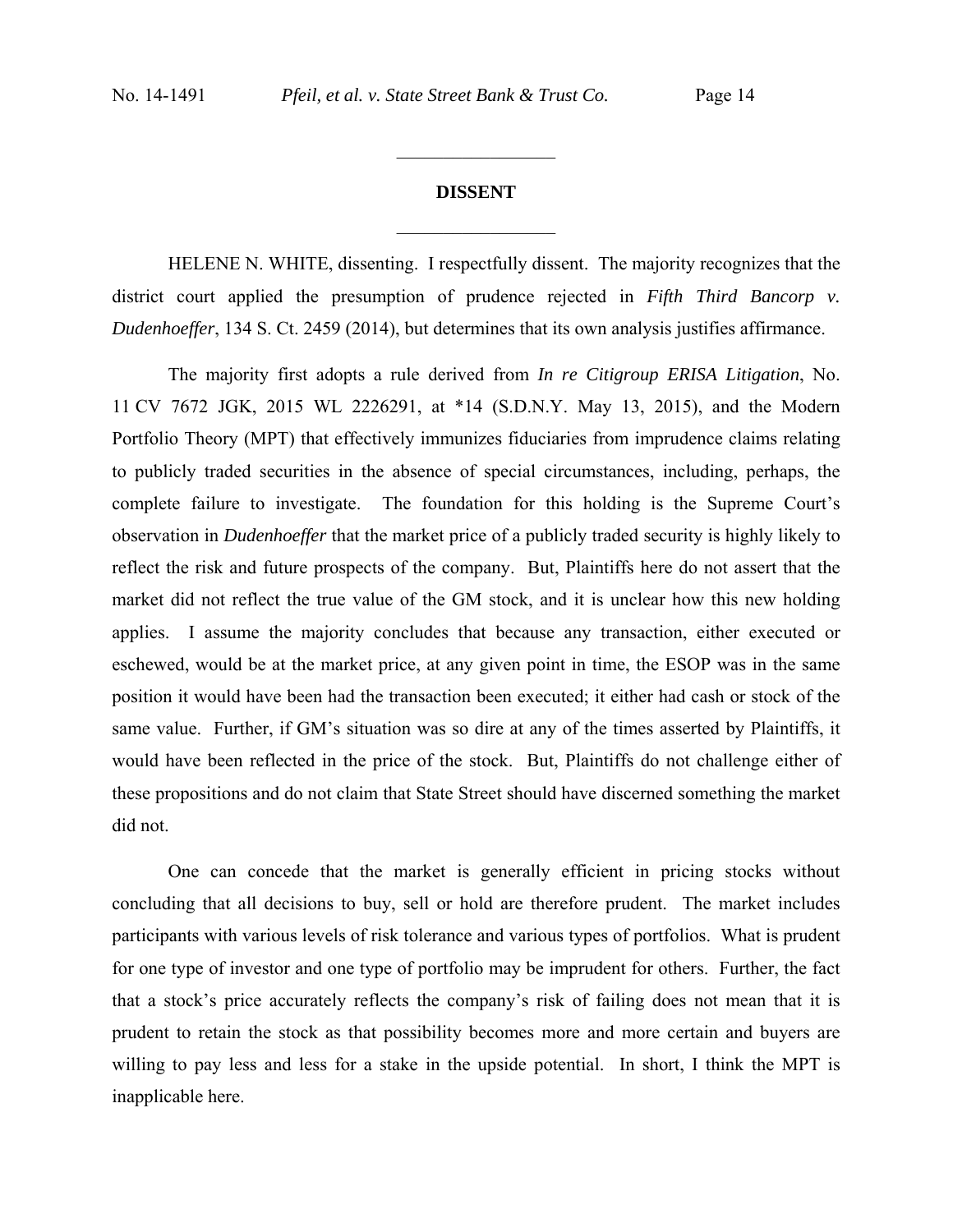The majority also concludes that the process employed by State Street was prudent as a matter of law. I might agree were it not for the fact that Plaintiffs presented evidence that the decision makers were operating under an incorrect standard. A necessary part of a prudent decision-making process is the yardstick applied to the information yielded by prudent investigation and consideration. Here, members of the Independent Fiduciary Committee (IFC) testified that State Street was required, per its Engagement Agreement,**<sup>1</sup>** to hold GM stock until a GM bankruptcy was "imminent," (Brandhorst Deposition, PID 5712), or State Street reached a "clear conclusion" that GM would file for bankruptcy (Blake Deposition, PID 5697). However, *Dudenhoeffer* made clear that

the duty of prudence trumps the instructions of a plan document, such as an instruction to invest exclusively in employer stock even if financial goals demand the contrary. See also  $\S$  1110(a) (With irrelevant exceptions, "any provision in an agreement or instrument which purports to relieve a fiduciary from responsibility . . . for any . . . duty under this part shall be void as against public policy"). This rule would make little sense if, as petitioners argue, the duty of prudence is defined by the aims of the particular plan as set out in the plan documents, since in that case the duty of prudence could never conflict with a plan document.

*Dudenhoeffer*, 134 S. Ct. at 2468. Therefore, State Street's reliance on the plan documents, rather than the fiduciary duty of prudence under the circumstances, was misplaced, regardless whether its interpretation of the documents was correct.

 Finally, State Street and the majority rely on the actions of other pension-fund fiduciaries who continued to buy or hold GM stock as evidence that the stock remained a prudent investment at the relevant times. However, the record does not establish that the fiduciary decisions were made in a similar context. ERISA excuses fiduciaries of ESOP plans from any duty to diversify, but nevertheless imposes a duty of prudence under the circumstances. "Under the circumstances" is not an empty phrase; the Supreme Court explained in *Dudenhoeffer* that

<sup>&</sup>lt;u>1</u> <sup>1</sup>The engagement agreement stated that the Fund was to

continue to be invested exclusively in Company Stock . . . without regard to (A) the diversification of assets of each Plan and Trust, (B) the risk profile of Company Stock, (C) the amount of income provided by Company Stock, or (D) the fluctuation in the fair market value of the company stock, unless State Street, using an abuse of discretion standard, determines from reliable public information that (i) there is a serious question concerning the Company's short term viability as a going concern without resort to bankruptcy proceedings; or (ii) there is no possibility in the short term of recouping any substantial proceeds from the sale of stock in bankruptcy proceedings.